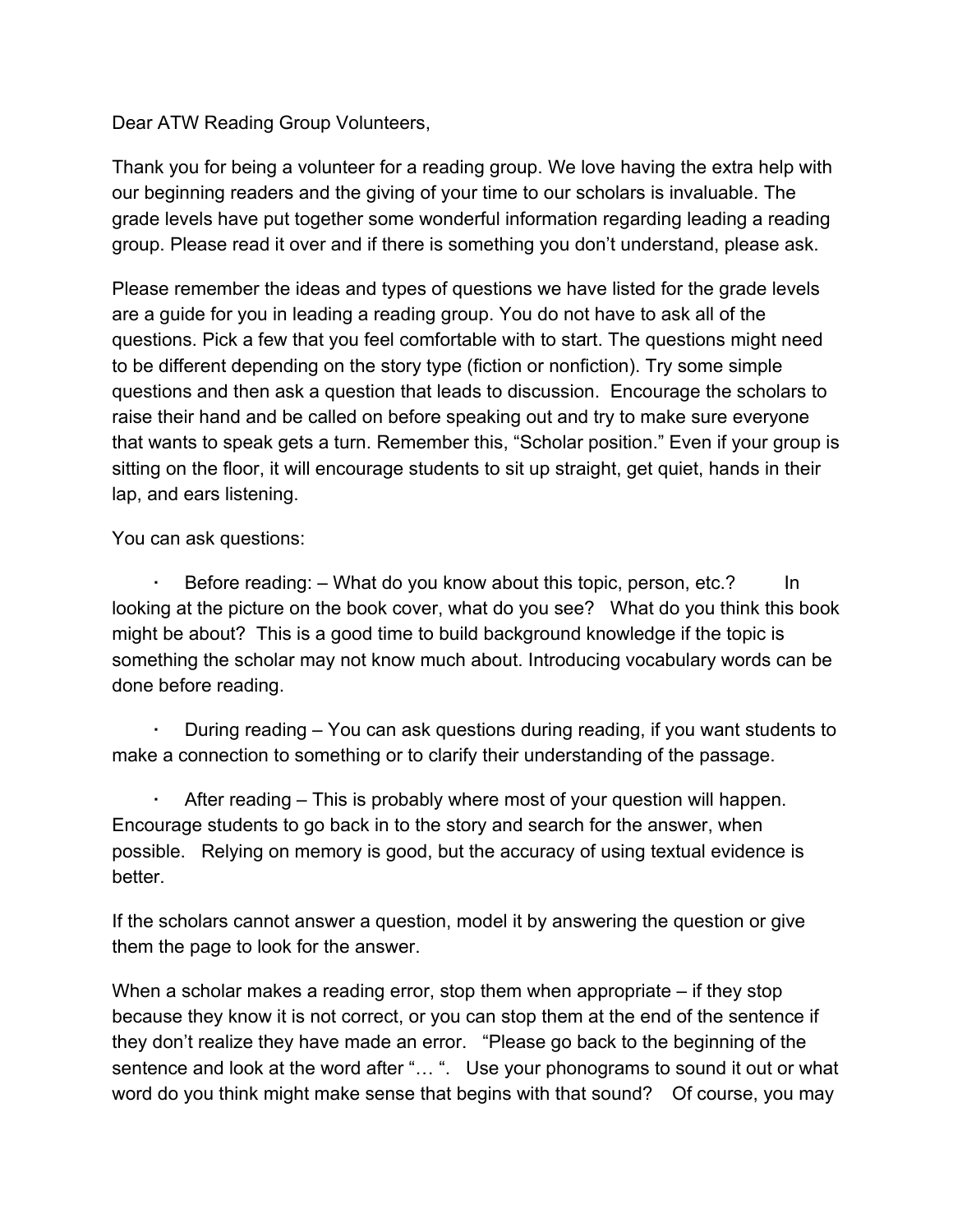have small friends that will tell the scholar the word. I usually say, "I want Johnny or Sue to be able to figure out this word when you are not around. Please don't tell your friend unless I ask you to say the word." Finally, make sure the scholar rereads the sentence correctly.

I have added a Revised Bloom's Taxonomy Question Stem chart at the end of this document that gives sample questions from remembering information to the higher levels comprehension skills.

Please remember to ask the teacher questions or you can always email me, if needed. If you have a concern or question that there is no time to discuss, email the teacher or me and we will respond as soon as possible.

Kindly,

Karen Irwin, Reading Specialist Archway Trivium West

[kirwin@archwaytrivium.org](mailto:kirwin@archwaytrivium.org)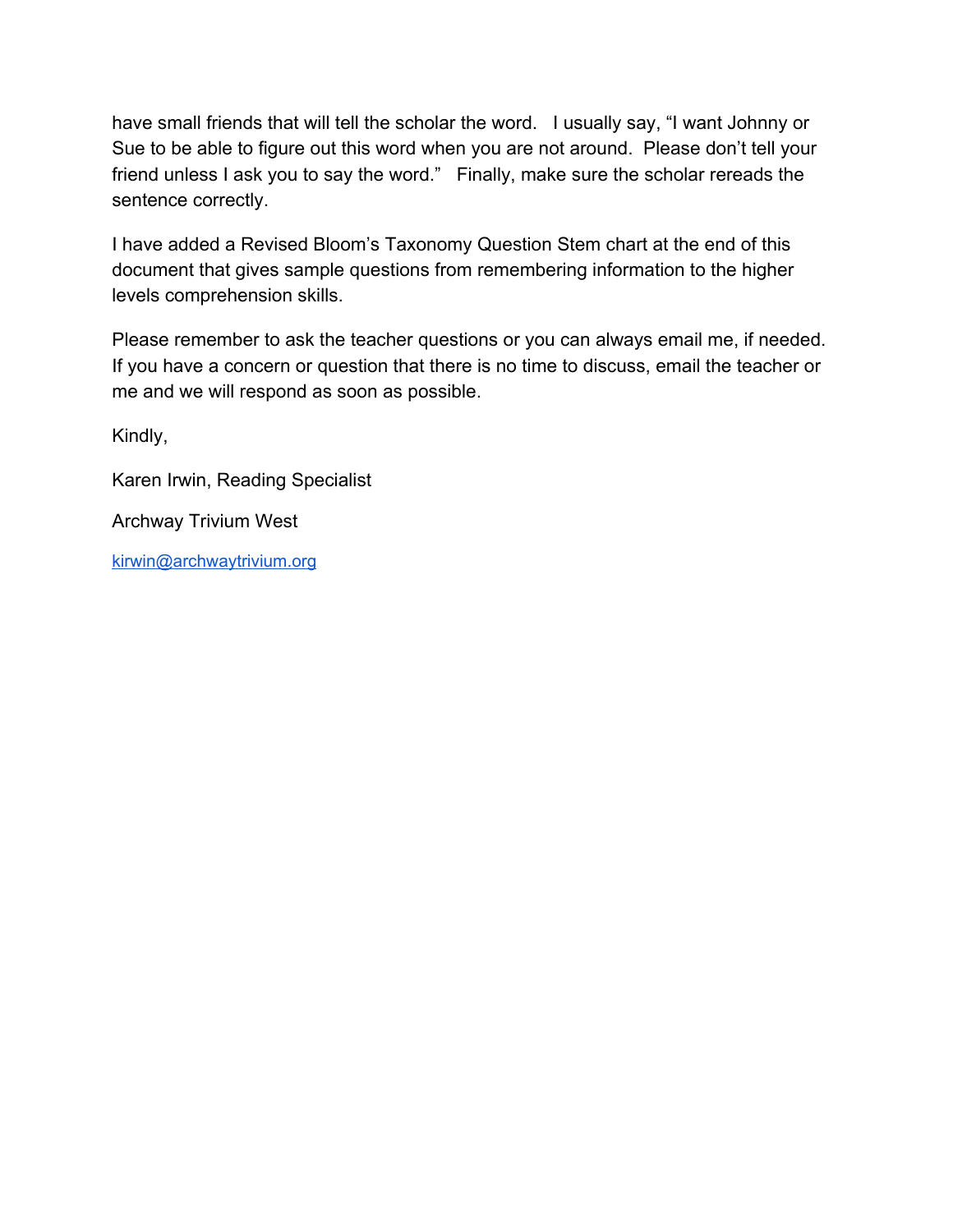# **Kindergarten**

- 1. Phonogram work
- 2. Fluency word practice
- 3. Read a given text and ask comprehension questions
	- a. Who were the main characters?
	- b. What is the setting?
	- c. What is the problem in the story?
	- d. What is the solution?
	- e. Discuss any vocabulary words that may be challenging for the students in the group.

# **First Grade**

## **Day 1**

1. one or two phonograms. 1. Phonogram work – review flashcards in reading bag. Have students do the activity that highlights

 $2.$  them with their fingers. 2. Sight word work – use the sight word cards to have students say them as flashcards and then trace

 $3.$  words, multisyllabic words, and words with phonograms they may not know yet. Use the cards inside to show the word, have them repeat it after you say it, and discuss what the word means. You may want to show them where they will encounter the words in the text before reading. 3. Vocabulary word work – These are words in the text that need highlighting, such as compound

4. would like to read aloud on their own. If there is time, allow each student to read one page on their own Read text (once through) – Students cold read entire text chorally and then report on pages they out loud.

## **Day 2**

 $1.$ Phonogram review – Students work on the same phonogram(s).

 $2.$ Sight word work – Students work with the same sight words from the text.

 $3.$  that could be challenging to read and understand by saying them and reviewing their meaning again. 3. Vocabulary word work – Students continue to work on understanding the same words in the text

4. and stops. Allow 2 *volunteers* to read the entire text to the group on their own. (If time allows)4. Read text chorally again emphasizing inflection, punctuation awareness, and appropriate pauses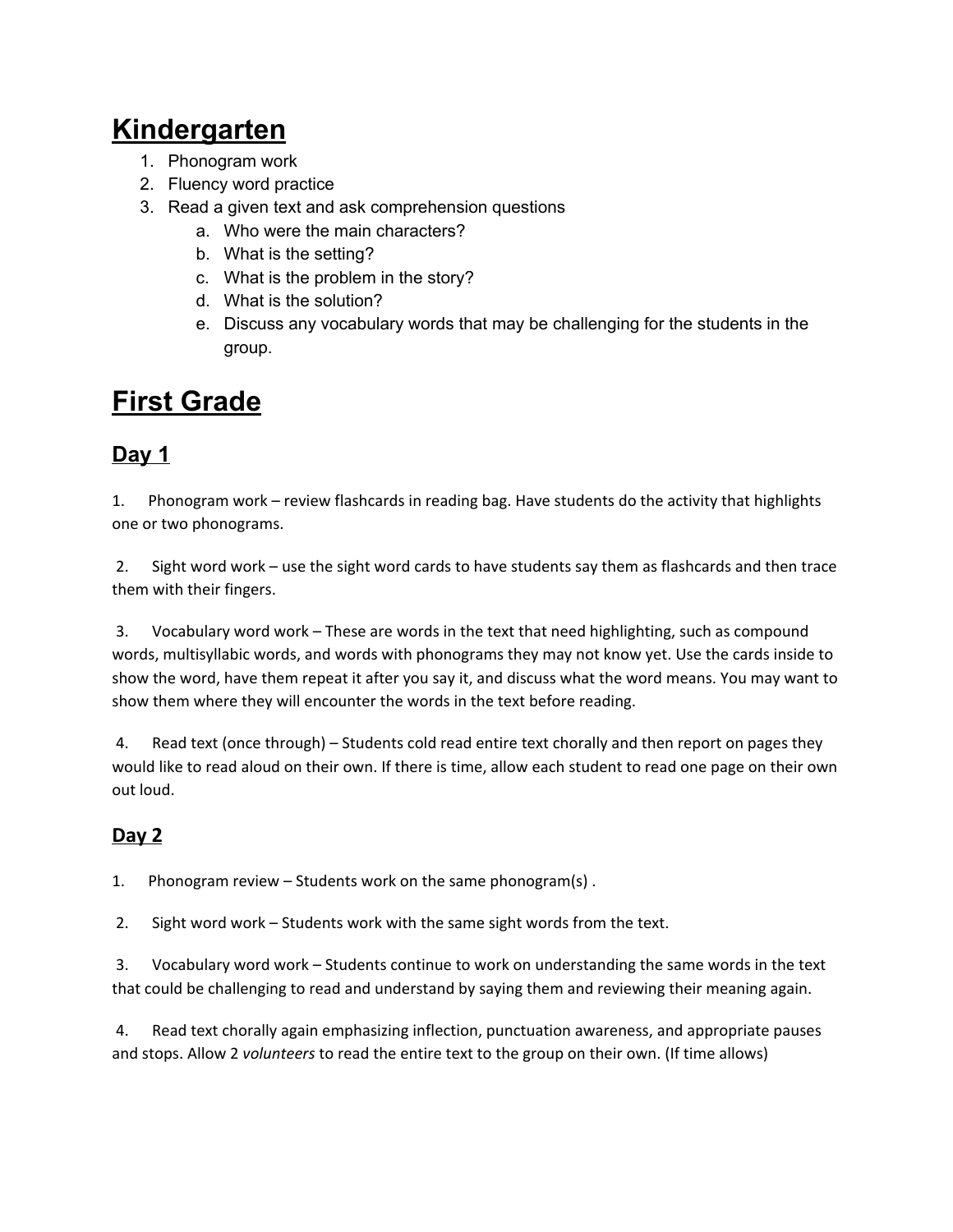Day 3

 $1.$ Sight word review – Students briefly review the sight words they have worked on for the previous 2 days.

 $2.$ 2. Vocabulary word review – briefly take a look at the vocabulary words and review their meanings.

3. while the others listen and follow along. Read text using inflection and fluency – Each student reads the entire text aloud on their own

4. 4. Comprehension – Students orally answer questions about the text in complete sentences.

Day 4

 $1.$ Read text again and answer accompanying questions in writing.

# **Second Grade**

 Have scholars in the group take turns reading one page at a time. As they read correct any mistakes they make and have them repeat the words correctly. At the end of the page stop and ask a question or two about the content to the group. Some good questions are:

~Who are the characters?

~Why did (character name) act the way he/she did?

~What is the setting of the story?

~What is the problem?

~What is the solution?

~What is the main idea?

~What do you think will happen next?

~Who is telling the story?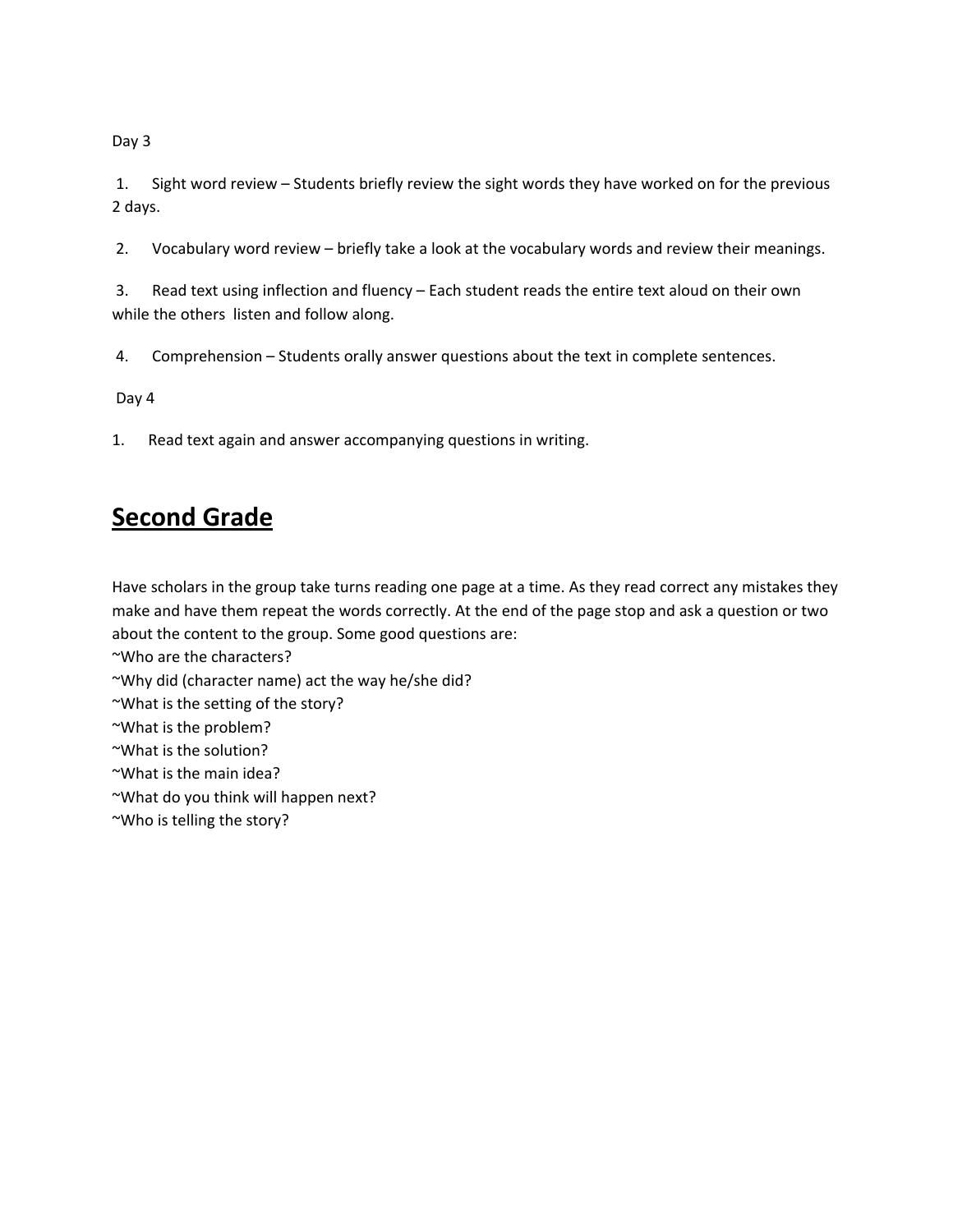### **Revised Bloom's Taxonomy Question Stems**

#### Remembering- Knowledge

Recall or recognize information, and ideas

#### The teacher should:

- Present information about the subject to the student
- Ask questions that require the student to recall the information presented
- $\bullet$ Provide verbal or written texts about the subject that can be answered by recalling the information the student has learned

#### **Question prompts**



#### **Understanding-Comprehension**

Understand the main idea of material heard, viewed, or read. Interpret or summarize the ideas in own words. The teacher should:

- . Ask questions that the student can answer in his/her own words by stating facts or by identifying the main idea.
- Give tests based on classroom instruction

#### **Question prompts:**



Anderson, L. W., & Krathwohl, D. R. (Eds.). (2001). A taxonomy for learning, teaching and assessing: A revision of Bloom's Taxonomy of educational outcomes: Complete edition, New York : Longman.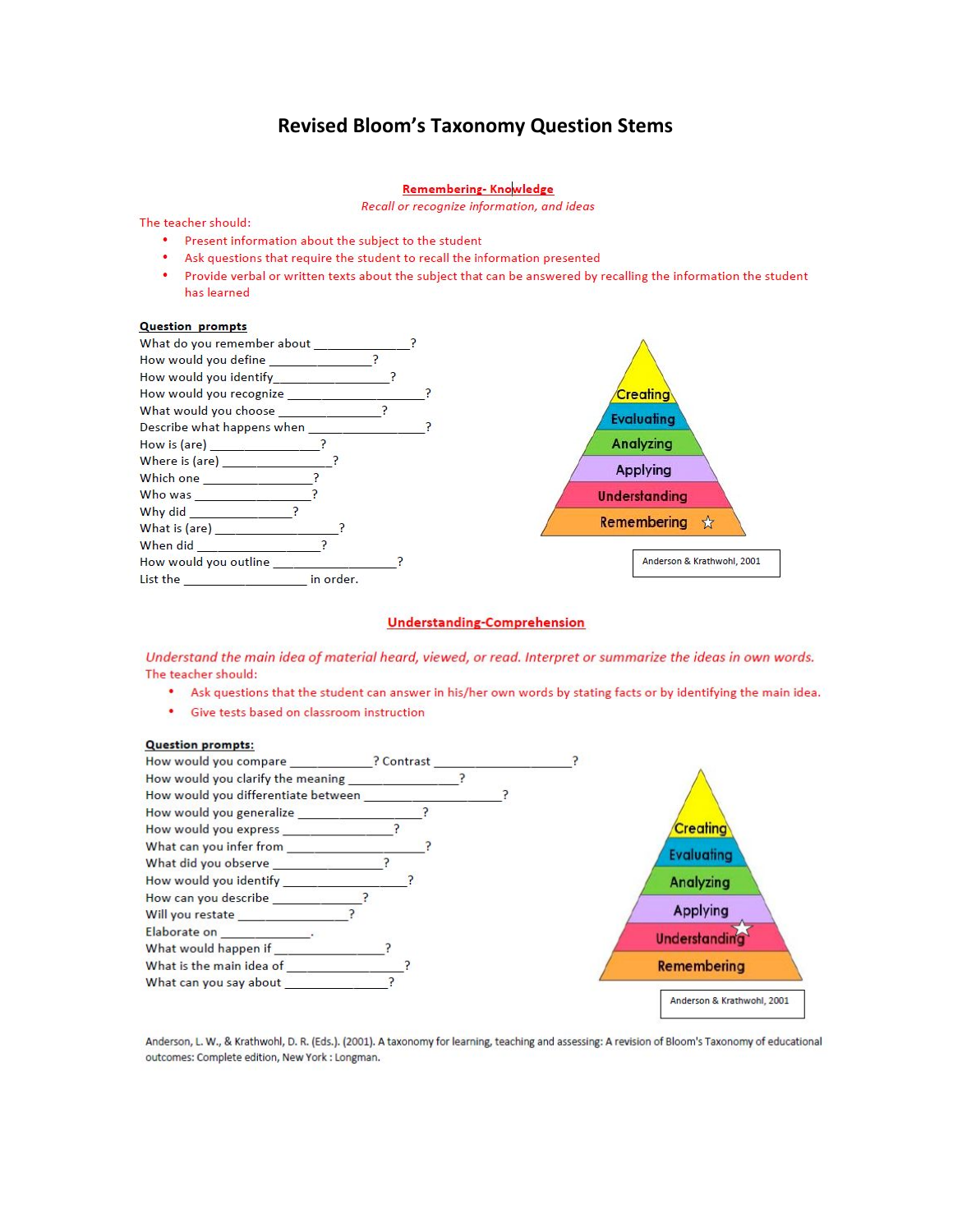#### **Applying-Application**

Apply an abstract idea in a concrete situation to solve a problem or relate it to prior experience. The teacher should:

- Provide opportunities for the student to use ideas, theories, or problem solving techniques and apply them to new situations.
- $\bullet$ Review the student's work to ensure that he/she is using problem solving techniques independently.
- $\circ$ Provide questions that require the student to define and solve problems.

#### **Questioning prompts:**



#### **Analyzing - Analysis**

Break down a concept or idea into parts and show relationships among the parts.

#### The teacher should:

- . Allow time for students to examine concepts and ideas and to break them down into basic parts.
- . Require students to explain why they chose a certain problem solving technique and why the solution worked.



Anderson, L. W., & Krathwohl, D. R. (Eds.). (2001). A taxonomy for learning, teaching and assessing: A revision of Bloom's Taxonomy of educational outcomes: Complete edition, New York : Longman.